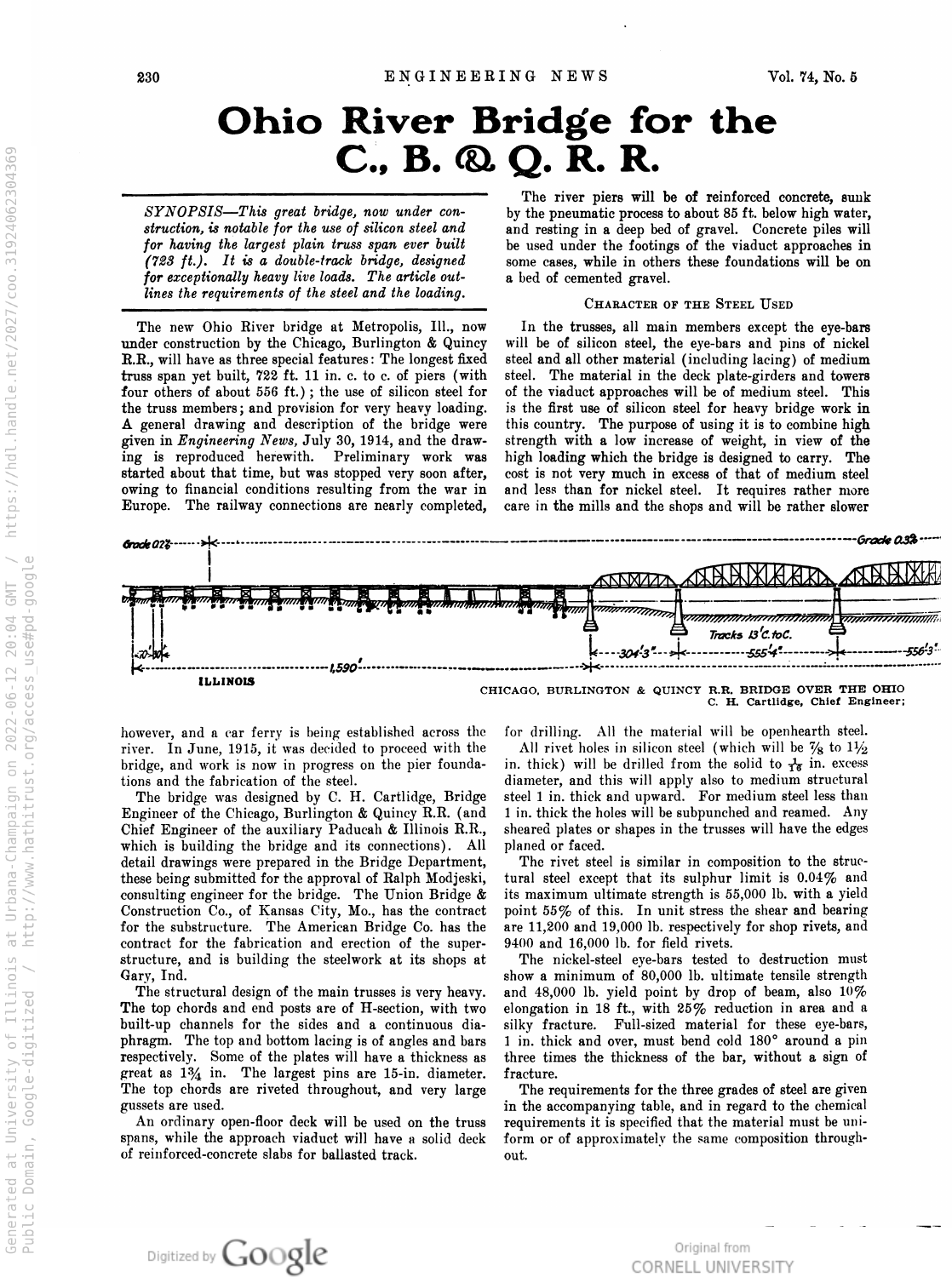CHARACTER OF STEEL FOR THE OHIO RIVER BRIDGE OF THE CHICAGO, BURLINGTON & QUINCY R.R.

| or inn chlonoo, bohamolon w                         |                            |                 |                  |
|-----------------------------------------------------|----------------------------|-----------------|------------------|
|                                                     | Structural<br><b>Steel</b> | Nickel<br>Steel | Silicon<br>Steel |
| Phosphorus, $max.$ (basic)                          | $0.05\%$                   | 0.04%           | $0.04\%$         |
| Phosphorus, $max.$ $(a c d) \ldots$ .               | $0.08\%$                   | $0.05\%$        | 0.06%            |
| Sulphur, max                                        | $0.05\%$                   | 0.04%           | $0.05\%$         |
| Nickel, min                                         | .                          | $3.25\%$        | .                |
| Carbon. $max$                                       | .                          | $0.45\%$        | 0.40%            |
| Manganese, max                                      | .                          | 0.80%           | $1.00\%$         |
| Manganese, min                                      | .                          | $0.50\%$        | .                |
| Silicon. min                                        | .                          |                 | 0.25%            |
| Ult. strength, $min$                                | 55,000                     | .<br>95.000     | 80.000           |
| Ult. strength, max                                  | 65.000                     | 110,000         | 95,000           |
|                                                     | 30.000                     | 55.000          | 45,000           |
| Yield point                                         |                            |                 |                  |
|                                                     | 1.500.000                  | 1,500,000       | 1,600,000        |
| Elongation in $8$ in. $\bullet$                     |                            |                 |                  |
|                                                     | Ult.                       | Ult.            | Ult.             |
| Reduction of area, $min.t$                          | $40\%$                     | 25%             | $35 \%$          |
| Fracture desired                                    | silky                      | silky           | silky            |
| Cold bend $\left[\frac{M}{2} - \ln \right]$ . thick | flat                       | $d = 2t$        | $d = t$          |
| without $\frac{1}{2}$ is $\frac{1}{2}$ in           | $d = t$                    | $d = 3t$        | $d = 1$ % t      |
| fracture $\lceil$ over $1\frac{1}{2}$ in            | d = 1½t                    | $d = 3t$        | $d = 25$         |
|                                                     |                            |                 |                  |

\*Elongation in 8 in.—For silicon and nickel steel a deduction of 1% will be allowed from the specified elongation per-<br>centage for each increase of  $\frac{1}{4}$  in. (or fraction thereof) in<br>thickness above 1 in., but the elo

#### Load and Stress Requirements

The very high live load for which the bridge is designed is a striking feature. The live load assumed for the truss design is as follows: On the near track, two engines of tbe 2:8:0 class of Cooper's E-90 loading, followed by <sup>a</sup> train solid coal trains on the Chicago, Burlington & Quincy R.R. do not run higher than 4000 lb. per ft. of track, and with merchandise freight in solid trains it is only about 3000 lb. per ft. of track.

The dead load of track and deck is taken at 500 lb. per ft. of each track for the truss spans (with open floor construction), and 3350 lb. per ft. of each track for the ballasted concrete deck on the approaches.

Impact is provided for in the trusses by adding 10% to the live-load stress in all members, except that for floor hangers and subdiagonals 50% of the live load for one track is to be added on the near track. The 10% addition is increased to 20% for the 246-ft. deck-truss and 300-ft. through-truss spans. For impact on the approaches 22,500 lb. is added to each of the four drivers on one rail of each track for the engine which will cause the greatest stress.

Wind load on the trusses is taken at <sup>30</sup> lb. per sq.ft. of area of train and floor in elevation, for 20 ft. in height; also the same load for the area of truss members of two trusses not covered by this height. All are treated as moving loads. For the top laterals on through spans and the bottom laterals on the deck span, the wind load is taken at 50 lb. per sq.ft. on the exposed area of truss mem bers for two trusses. This also is treated as moving load.



RIVER AT METROPOLIS, ILL., CONTAINING THE LONGEST PLAIN TRUSS IN EXISTENCE Ralph Modjeski, Consulting Engineer.

load of 7500 lb. per ft. of track; on the far track, the train load only. For hangers and subdiagonals, however, two engines are assumed for each track. For the ap proaches the assumed live load for each track consists of two Cooper's E-90 engines followed by the train load mentioned.

It was the engineer's opinion that the bridge should be designed and built for the ultimate probable load. The reason was that, with spans of varying lengths and with loads nearly equal to (or perhaps <sup>a</sup> little above) the present existing equipment, the resultant design would not provide the same percentage of strength after the loads should have reached the maximum allowable. This is due, of course, to the fact that the dead load of <sup>a</sup> long span is a much larger proportion of the total load on that span than it is of the total load on a shorter span. By proportioning the spans for the ultimate probable load a uniform relation between the dead and live loads is maintained, and when the loads for which the bridge is designed are finally realized the spans will be stressed throughout to the amounts decided upon in designing.

This applies particularly to the engines, and it was con sidered that 45-ton axle loads might reasonably be re garded as a maximum. For the train load, however, the same figure was used as for previous large bridges, since there is little indication of increase in weight per foot of track, in spite of heavier car loads and axle loads. Thus

Digitized by Google

For the approaches the viaduct towers are designed for a wind load of 50 lb. per sq.ft. on  $1\frac{1}{2}$  times the vertical projection of the structure unloaded ; or 30 lb. on the same surface plus 400 lb. per lin.ft. of structure applied 7 ft. above the rail for assumed wind force on a train when the structure is either fully loaded or loaded on either track with empty cars assumed to weigh 1200 lb. per lin.ft., whichever gives the larger strain.

The traction, or longitudinal force, is provided for in the viaduct towers by an allowance for a longitudinal force of 20% of the live load applied at the top of the rail, on one track only. Only a short section of the land end of one approach is on a curve, but the specifications pro vide an allowance for centrifugal force of the live load applied at the top of the high rail. This force is consid ered as iive load and is derived from the formula <sup>60</sup> —  $2\frac{1}{2}$  D, in which 60 is the speed in miles per hour and D the degree of curve.

The following unit stresses are allowed for the total dead load, live load and wind load :

|                                                                  | Silicon<br>Steel | Medium<br><b>Steel</b> | Nickel<br>Steel |
|------------------------------------------------------------------|------------------|------------------------|-----------------|
| Tension and compression <sup>*</sup>                             | 30.000           | 20.000                 | 35.000+         |
| Tension and compression for wind                                 | 30,000           | 24.000                 | 35.000          |
|                                                                  | $\cdots$         | 11.200                 | .               |
| Shear. $\texttt{bins} \dots \dots \dots \dots \dots \dots \dots$ | .                | .                      | 20.000          |
| Bearing, pins                                                    | 30.000           | 20.000                 | 35,000          |
| Bending, plates and shapes                                       | 30.000           | 20.000                 | .               |
|                                                                  |                  | .                      | 35.000          |
| *Compression as reduced by Gordon's formula.                     |                  |                        | †Tension        |

only for nickel steel (eye-bars).

Original from CORNELL UNIVERSITY

https://hdl.handle.net/2027/coo.31924062304369 GMT 20:04 **USC#DO** at Urbana-Champaign on 2022-06-12 http://www.hathitrust.org/access Generated at University of Illinois<br>Public Domain, Google-digitized /